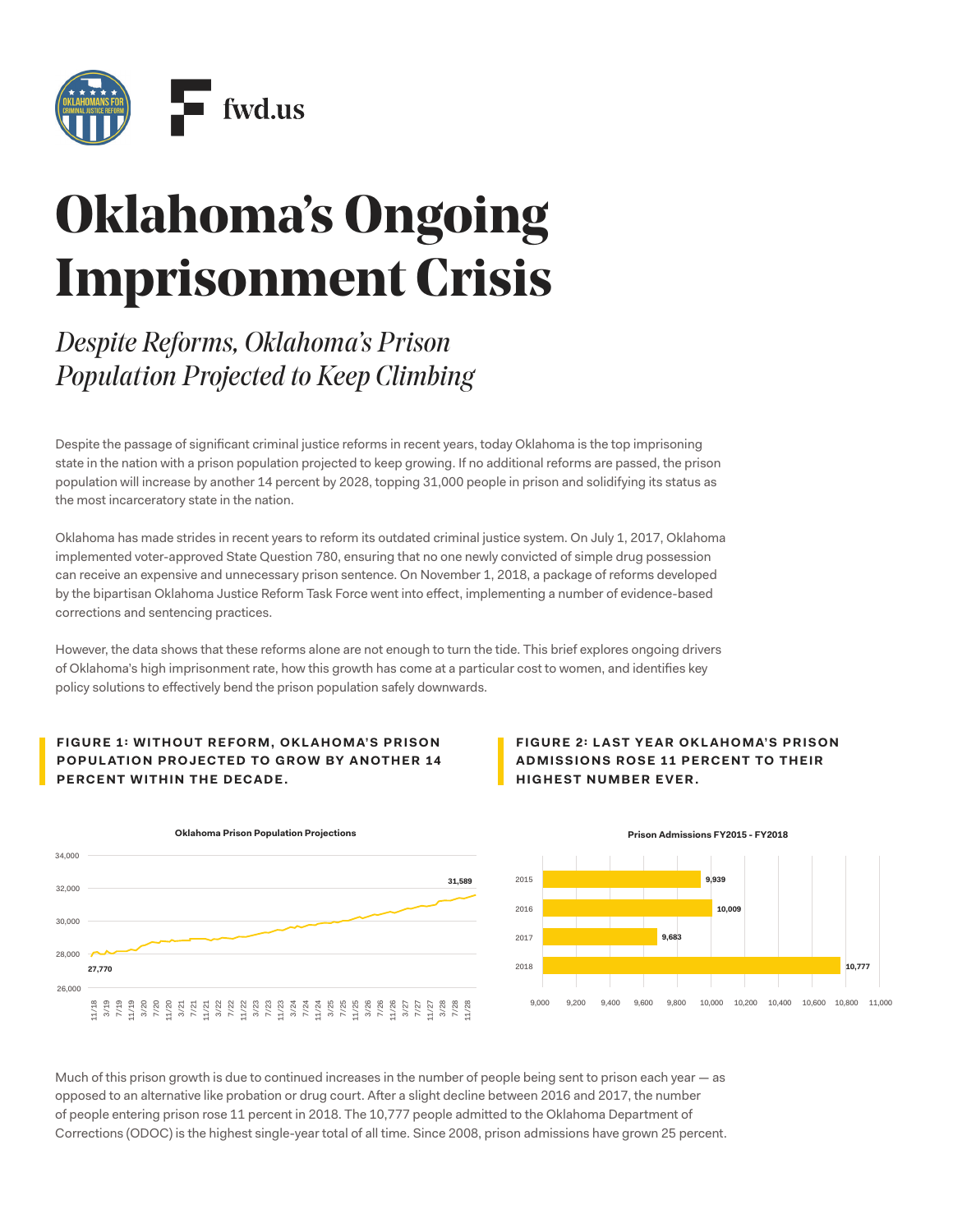## **FIGURE 3: 50 PERCENT OF THE ADMISSIONS G ROW TH CAME FROM JUST FOUR OF THE STATE'S 27 DA DISTRICTS.**

All of this growth was not spread evenly across the state. Some counties sent fewer people to prison, including District 7, otherwise known as Oklahoma County. Other districts saw substantial increases. Half of the growth statewide came from just four of the state's 27 District Attorney districts — Districts 21 (Cleveland, Garvin, and McClain), 24 (Creek and Okfuskee), 6 (Caddo, Grady, Jeferson, and Stephens), and 14 (Tulsa), indicating that it was driven by individual charging and sentencing decisions.

For female admissions, almost 60 percent of the growth came from four of the state's 27 districts, led by District 14, as well as Districts 15 (Muskogee), 7 (Oklahoma), and 21.



# The Outsized Impact on Women

Oklahoma's imprisonment crisis has particularly impacted women. Oklahoma has had the highest female imprisonment rate in the country for almost thirty years. Starting in 2011, Oklahoma's female admissions to prison began climbing sharply even as the female prison population in the rest of the country steadied.

Between 2017 and 2018 alone, the number of women admitted to prison jumped 21 percent, more than doubling the overall growth rate. This increase has come from more women being sentenced directly to prison from court (up 20 percent), as well more women being sent to prison afer failing the terms of supervision (up 19 percent).

### **FIGURE 4: FEMALE ADMISSIONS JUMPED 21 PERCENT IN ONE YEAR.**

### **FIGURE 5: MORE WOMEN BEING SENT TO PRISON ACROSS COMMON OFFENSES.**



**Most Common Controlling Ofenses for Female Prison Admissions, FY2017 vs. FY2018**



This growth came from offenses across the board. All five of the most common offenses for which women are sent to prison saw increases in 2018, including distribution of a controlled substance, child abuse, and burglary. Despite State Question 780 being in efect, 472 women entered prison for simple possession in 2018 — the highest number ever. (More detail on how this is possible and why this is happening in the next section.)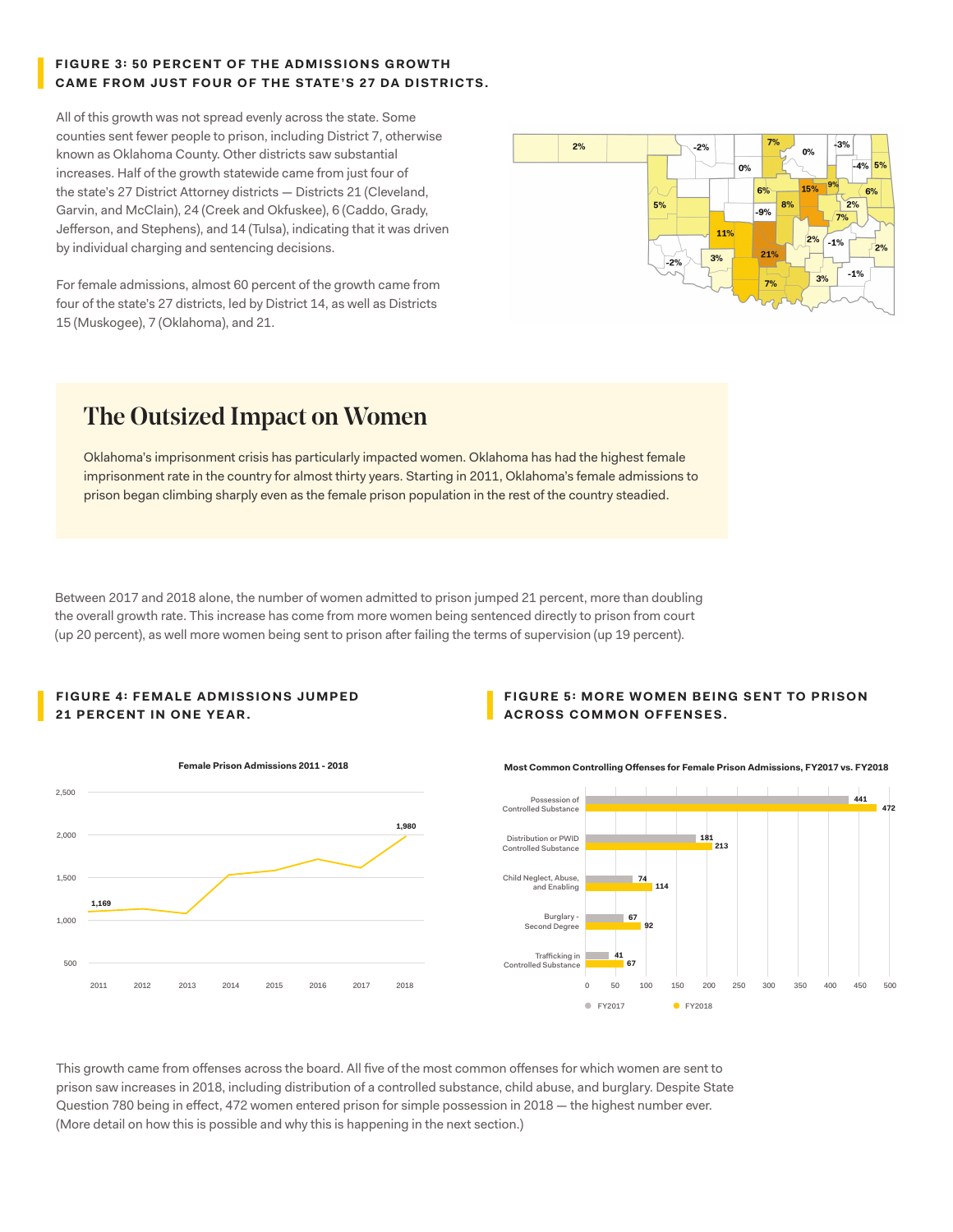## The Unfulfilled Impact of State Question 780

In any conversation about Oklahoma's prison population, possession ofenses are key. For many years, the most common reason that people were sent to prison in Oklahoma has been simple drug possession. State Question 780, passed by popular vote, reclassifed this crime as a misdemeanor, meaning that you could not go to prison for it. (The maximum sentence is a year in jail.) Proponents and opponents of State Question 780 alike believed that it would lead to a drastic decrease in the number of people behind prison bars in Oklahoma. Now, more than a year afer it went into efect, the change has been limited, suggesting that further reforms are needed to achieve its full impact.

#### **FIGURE 6: IN YE AR AFTER SQ 780, POSSESSION ADMISSIONS ARE DOWN - BUT ONLY SLIGHTLY.**

In the year since SQ 780 went into efect, the number of people entering prison for simple possession has dropped only slightly — down nine percent from the year before.

### **FIGURE 7: ON-GOING ADMISSIONS TO PRISON FOR POSSESSION DRIVEN BY OLD CRIMES, REVOCATIONS.**

How can people still be entering prison for possession when the crime is now classifed as a misdemeanor? There are two ways:

**1.** If people committed a possession ofense prior to the day that State Question 780 went into effect, then they can be — and are being — directly sentenced to prison. In the year since implementation, 721 people were sentenced to prison for simple possession.

**2.** People are also being sent to prison for failing the terms of an alternative sentence, like probation, DA supervision, or drug court. (This is called a revocation or acceleration.) These are people who were convicted of simple possession and placed into a community-based alternative prior to the implementation of State Question 780, have failed to follow the rules of that sentence, and are now being sent to prison as punishment. In the year since implementation, 902 people were sent to prison this way (including specialty court revocations), up from 816 the year before.

## **FIGURE 8: AS POSSESSION ADMISSIONS HAVE BEGUN TO DECLINE. ADMISSIONS FOR POSSESSION WITH INTENT TO DISTRIBUTE HAVE GROWN BY 20 PERCENT.**

As admissions to prison for possession have begun to decline, however slightly, there has been nearly identical growth in the number of people going to prison for a related ofense, possession with intent to distribute. In 2018, the number of people admitted for possession with intent to distribute, a crime which is loosely defned in Oklahoma statute, jumped from 808 to 968 or a 20 percent increase. In other words, 177 fewer people were admitted to prison for simple possession, but 160 more people were admitted for possession with intent to distribute.

This growth is concentrated even more strongly in a few areas of the state than the overall admissions growth. Twenty percent of the growth in possession with intent to distribute/distribution prison admissions has come from District 21 (Cleveland, Garvin, and McClain counties) alone, with another five DA districts adding an additional 50 percent of the growth (Districts 20, 1, 5, 9, and 24). Although it is too soon to see data on drug use after SQ780, arrests for drug crimes declined from 2016 to 2017, indicating there has not been a wave of related drug use.

**Prison Admissions with Controlling Drug Possession Ofense, FY2017 vs. FY2018 (Before SQ780 and Afer)**



**Prison Admissions with Controlling Drug Possession Ofense by Type, FY2017 vs. FY2018**



**Admissions with Controlling Drug Ofenses FY 2015 - FY2018**